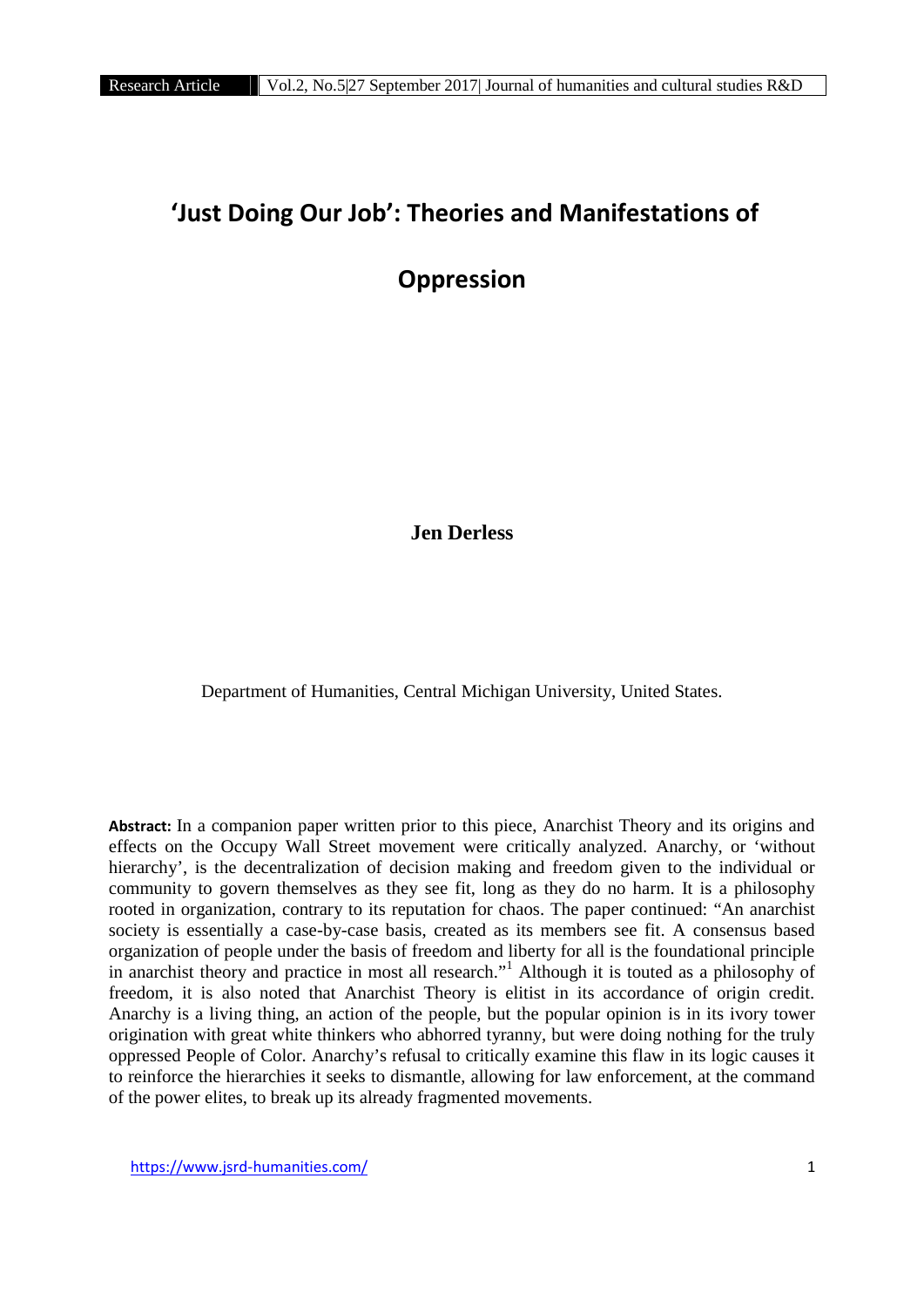One of the most recent manifestations of this is the Occupy Wall Street movement. Planned mostly by anarchists who had been a part of other social movements going on at the time worldwide, they set up camp in Zuccotti Park/Liberty Plaza September 17, 2011, only to be bulldozed out and otherwise evicted after rapidly spreading on the, as the aforementioned paper states: "November 15<sup>th</sup> raid and unlawful eviction by police in a coordinated effort with mayors of multiple cities nationwide in conjunction with Homeland Security."<sup>2</sup> This movement brought the idea of inequality to the forefront of American public discussion, and went worldwide prior to its State- sanctioned demise. It was noted that: "Much like anarchy, Occupy Wall Street's biggest issue was and is with the politics of inclusion, particularly with addressing racism. If those within the movement are not applying the same critiques to themselves as they are society, they are not actively dismantling oppressive hierarchical structures, they are reinforcing them with their unwillingness to check their own privilege."<sup>3</sup>

One of the key points of the first paper, with which it ends, and this one begins, is this:

"This of course is not to say that the State did not also have a direct role in the dismantling of OWS and the historical demonization and suppression of anarchism as a whole. Kropotkin, Guérin, and other anarchists have observed throughout history that the function of the State is mainly self preservation, and that it will go to great lengths to maintain and expand its legacy. The actions of the police in response to Occupy camps and subsequent laws passed by the State in the wake of the movement suppressing protest and censoring the internet (to name a couple) are evidence of that. Almost all of the research published on Occupy Wall Street includes sections on police brutality and a blatant disregard for the First Amendment rights of protesters and occupiers. The only difference this time is the rate at which the police brutality galvanized and radicalized individuals who finally saw what it was like to deal with State violence firsthand. The State has a way of gaining power from social movements, having the ability to further centralize and oppress based on its lessons learned from anarchists' direct action; assuming people are able to see through the stigma and shaming in the first place in order to stand for what is right… The upcoming companion paper to this piece will explore the State's role in more detail, as well as how it actively works to silence and suppress dissent in law, culture, and society. It will look at how the hierarchies that anarchist practice seeks to destroy are created and maintained, and how this insidious indoctrination affects would-be anarchist revolutionary movements such as OWS."<sup>4</sup>

This paper will not only do that, it will show the true extent to which the system is bought and paid for, and the extent to which their owners, the corporate elite, use a hierarchical yet intersectional approach to keeping their power and protecting their interests. Starting with the patriarchy and power elite, it will examine their formation and how they use their networks to create and maintain a status quo at their whim, and to the detriment of the people. It is the maintenance of these systems of oppression that will be given particular consideration, as they have the most effect on the suppression of individual freedom and autonomous movements such as OWS. It will start with the physical manifestations of oppression, such as surveillance and confinement. It is in discussing the particular population that is most likely to be watched and confined that will lead into an analysis of the psychological, sociological, and cultural methods those in power use to protect their interests, as well as trick the public into thinking it has its best interest at heart, and so there is no need to organize; while disenfranchising the silent majority from realizing their true power to affect change. The overall idea is to expose these methods and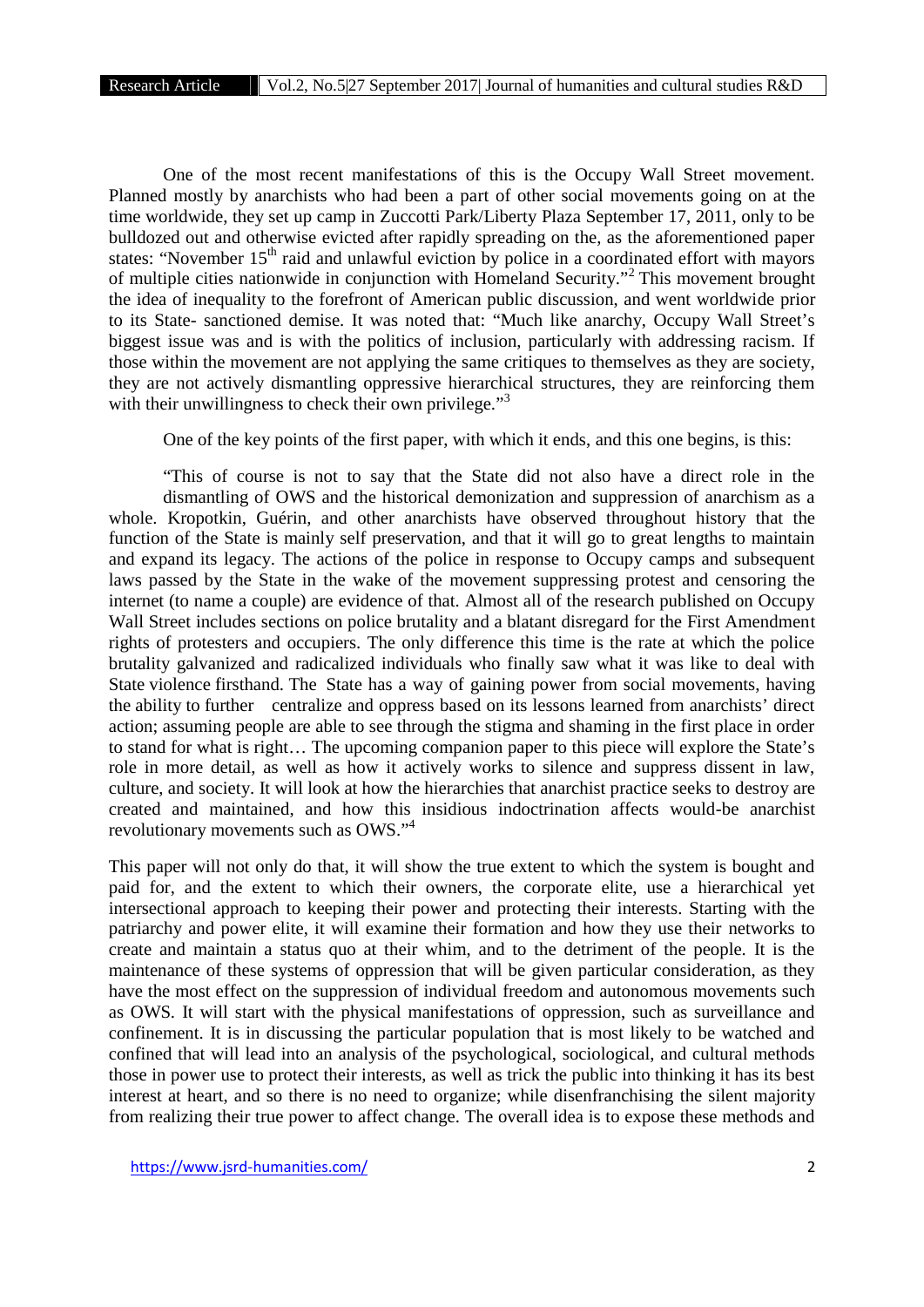the façade behind the construct and to offer constructive methods of tearing it down, in hopes that those who are made aware of this no longer fear taking action.

*Patriarchy, the Media, and the Power Elite: Formation and Acceptance of Oppression*

Author and feminist activist bell hooks (2004) defines patriarchy as:

"…a major facet of the political system that shapes and informs male identity and sense of self from birth until death. I often use the phrase 'imperialist white-supremacist capitalist patriarchy' to describe the interlocking political systems that are the foundation of our nation's politics…Patriarchy is a political-social system that insists that males are inherently dominating, superior to everything and everyone deemed weak…and endowed with the right to dominate and rule over the weak, and to maintain that dominance through various forms of psychological terrorism and violence." (17-18).

hooks points out that this indoctrination is started at a young age, with gender roles. Males are socialized that violence is the only proper expression of emotion, whereas females are discouraged from expressions of violence and anger. She recounts a childhood memory of being beaten by her father for playing marbles, deemed 'a boy's game.' She states this story was repeated often after the fact, to serve as a reminder of her place. She notes that "the retelling was necessary to reinforce both the message and the remembered state of absolute powerlessness…This is the way we were experientially schooled in the art of patriarchy." (21). She points out that most all people have a similar memory growing up, "with the same underlying theme, the use of violence to reinforce our indoctrination and acceptance of patriarchy." (21). She also discusses the use of 'the gaze' in the reinforcement of patriarchy, something that Foucault also analyzes and will be discussed later on. Along with this psychological patriarchy, blind obedience and the rule of silence are used to keep the patriarchal order (23-25).

hooks also addresses the interlocking of manhood and labor that patriarchy creates. Being a capitalist based construct, the patriarchy relies on the labor of others, namely the aforementioned 'weak', in order to sustain itself. hooks writes: "Masses of men believe that their ability to provide for themselves and families is a measure of their manhood." (93). She points out several examples of how this idea is perpetuated in popular culture (often a source for patriarchal indoctrination), noting: "They echo the patriarchal message that if a man stops work, he loses his reason for living." (101). But, alas, who is this ubiquitous 'they'? The answer to that are the power elite.

C. Wright Mills (1956) defined the power elite as "composed of men and women whose positions enable them to transcend the ordinary environments of ordinary men and women; they are in positions to make decisions having major consequences…For they are in command of the major hierarchies and organizations of modern society" (3-4). He observed: "Within American society, major national power now resides in the economic, the political, and the military domains…Moreover, one feature of these hierarchies of corporation, state, and military establishment is that their top positions are increasingly interchangeable." (6, 10). This has become increasingly evident today, with CEOs being appointed to cabinet positions, and military and government officials going onto accept corporate positions. As has held true since Mills' observations, "the people of these higher circles are involved in a set of overlapping 'crowds'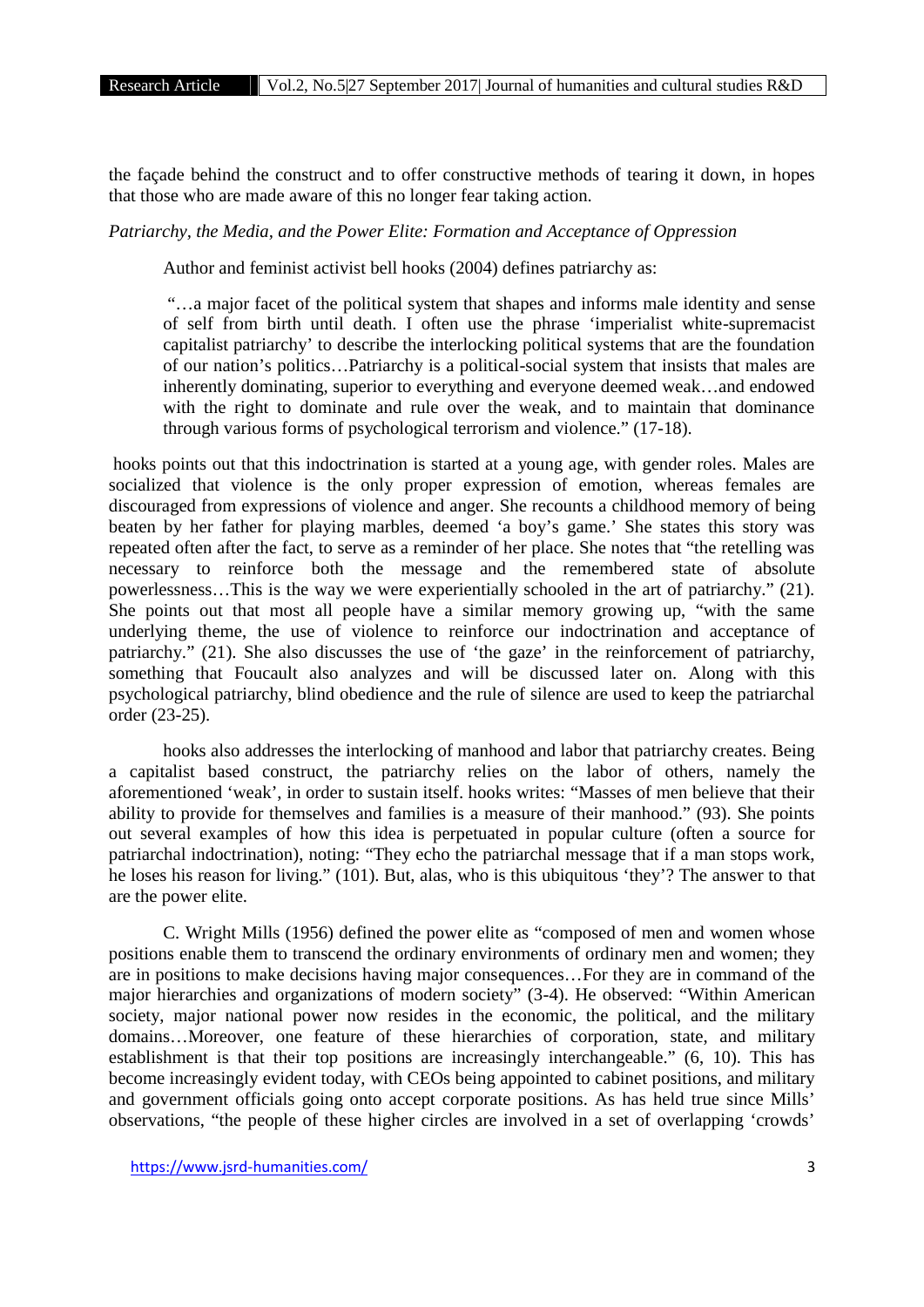and intricately connected 'cliques'…there is an interchangeability of position between the various hierarchies of money and power and celebrity." (11-12). Nowhere is this more evident than in our current presidential race. There are also several examples of celebrities-turned mayors, governors, or senators. The points that Mills makes in these opening pages of this work have only gone on to be centralized and reinforced as time has gone on. He also writes that: "The professional celebrity…is the crowning result of a star system of a society that makes a fetish of competition" (74), a hallmark of the advancement of patriarchy. Furthermore: "To make the corporation self-perpetuating, the chief executives feel that they must perpetuate themselves, or men like themselves—men not only trained, but also indoctrinated." (139). This bears repeating: *not only trained, but also indoctrinated*. If the patriarchy, and capitalism, its *raison d'être*, were a naturally occurring phenomena, there would be no need for indoctrination.

Mills picks up his discussion of mixing military and politics again in his analysis of the observations on the centralization of violence, physically represented by the Pentagon. In addition, "As the United States became a great world power, the military establishment has expanded, and members of its higher echelons have moved directly into diplomatic and political circles." (202). This is evidenced by a former General-turned-C.I.A. director (Petraeus), and a former C.I.A. Director-turned-Vice President, and later, President (Bush Sr.). The military and political merge with the corporate under the shared interest of the economy, once again using patriarchal violence as a means of justifying expansion and resource retention. It is where these three points coincide, he says, that "the shape and meaning of the power elite today can be understood." (276).

How is it that the power elite are not challenged on this? Through the manipulation of public opinion into thinking these actions are necessary for the well-being of the nation. The most common and widest-reaching method of choice for this since the advent of mass communication is the media. Public opinion and discussion is a key ingredient in the perpetuation of democracy, because it promotes community and critical free-thinking. The power elite know that the best method of getting people to be less likely to engage in this kind of discussion is to make them believe that in order to keep their lives, incomes, and 'freedom', they must defeat a perceived threat 'by any means necessary.' In order for the power elite to maintain the status quo, "the public of public opinion has become the object of intensive efforts to control, manage, manipulate, and increasingly intimidate." (310). He points out that what we know comes from the media, we do not see the events firsthand (311), allowing for the media to be fed whatever narrative those in charge want to be passed, without any real accountability. The process of and material used by elites to spread this misinformation and control the narrative has been termed 'propaganda', and has been studied by journalists and academics such as David Halberstam (1979), and Noam Chomsky and Edward S. Herman (2002).

Halberstam's 1979 work *The Powers that Be* chronicles the development and use of media control by the elites. By then, "the government was becoming increasingly sensitive to the power of broadcasting, and this sensitivity was matched by a parallel awareness within the networks of just how many ways the government had to lean on the networks." (197). In fact, by John Kennedy Jr.'s presidency, "Everyone was using everyone. The media using the President, the president using the media." (444). As the development of the half hour news show began to report on and influence political campaigns (569), the government began to use television as a medium of creating support for going to war (711). The use of 'embedded journalists' among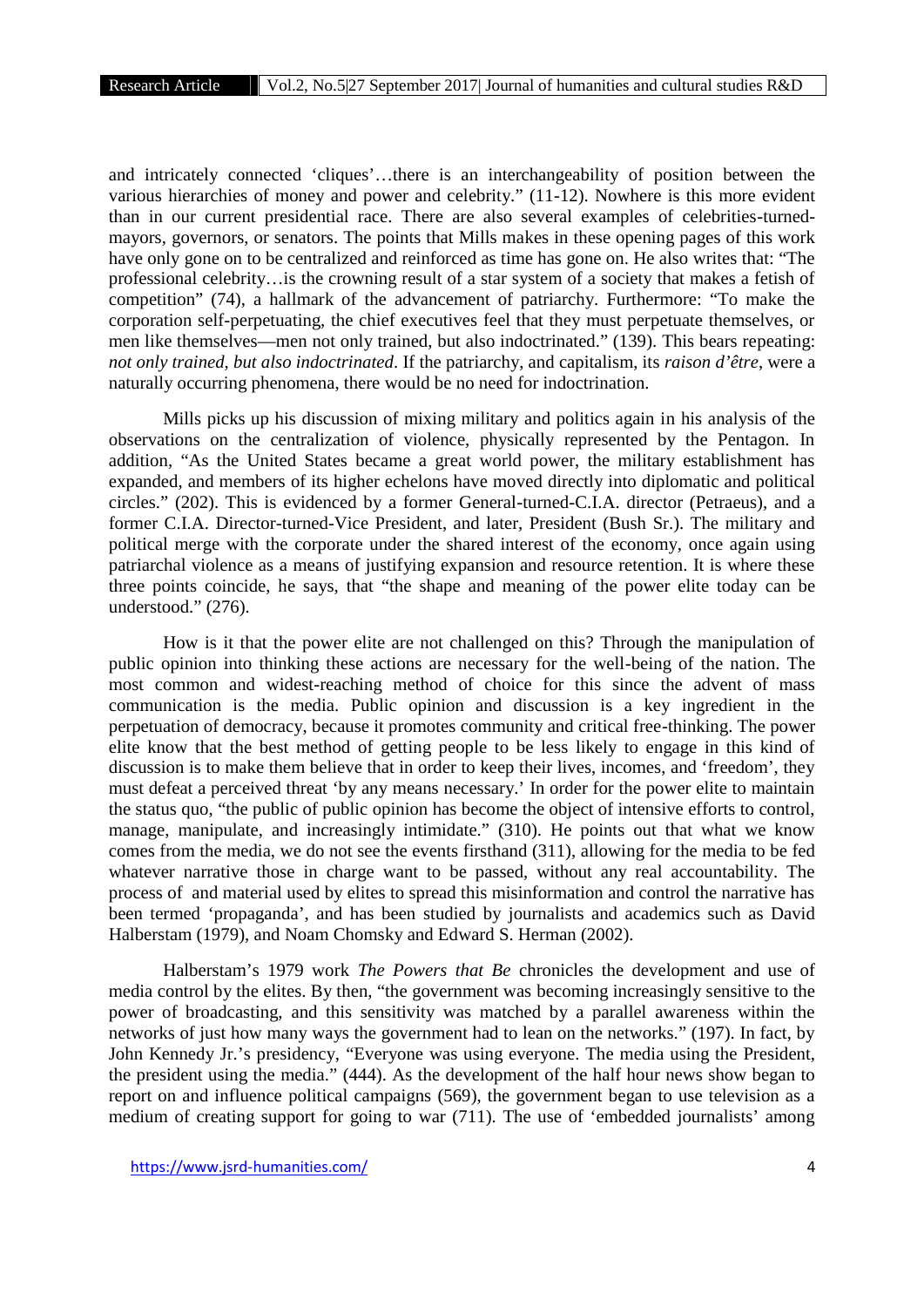troops in war zones such as Vietnam were meant to report on events in a way that showed the United States in a positive light, as bringers of democracy and fighters of tyranny (the ultimate irony); with the intention of garnering continued support for the conflict. This is despite the truth, which is known to be quite the opposite, that the Vietnam conflict, and later the Gulf Wars, was started on a predication perpetuated by the media in order to protect elite interests.

Herman and Chomsky (2002), who outline and provide thorough examples of the propaganda model, state: "the media serve, and propagandize on behalf of, the powerful societal interests that control and finance them." (xi). Much like the military, corporations, and government have centralized, so has the media. They found: "Since 1990, a wave of massive deals and rapid globalization have left the media industries further centralized in nine transnational conglomerates." (xiii). The authors go on to describe how the propaganda creates and pushes its narrative, from who are considered 'worthy' versus 'unworthy' victims (37), election and military invasion frameworks, and how facts are selected to meet the dominant elitist narrative (143). They also demonstrate the overlap of the military and the media, pointing out that weapons manufacturing companies owning media stations such as G.E. owning NBC (12). The "networks also all require government licenses and franchises and are thus potentially subject to control or harassment." (13). This is a conflict of interest at its most basic level, and yet another example of extreme overlap.

Chomsky picks up the propaganda discussion in *Media Control* (2002). He discusses the Red Scare, which he writes, "succeeded pretty much in destroying unions and eliminating such dangerous problems as freedom of the press and freedom of political thought." (12). Unions, at the time, were the only credible threat to the labor interests of the power elite, until their passage of laws undermined them to a point of extreme weakness. He describes the manufacturing of consent as a theory which "asserts that only a small elite, the intellectual community…can understand the common interests, what all of us care about, and that these things 'elude the general public'" (15). Later on, he makes it clear: "The media are a corporate monopoly. They have the same point of view. The two parties are two factions of the business party." (29).

Mills' contemporary, William Domhoff, gives an updated account of how the power elite work together to keep power. Going not into just the corporate networks but the elites' development of a 'social upper class' as well, he updates and expands Mills' work, also including the recent advent of agribusiness as another circle in the interstices of corporate hierarchy. In a truly frightening revelation, he also talks about Lockheed Martin, a weapons manufacturer, with Monsanto, an agribusiness; and Boeing (another defense company)'s ties with Abbott Labs, another agribusiness (27). The heavy hitters of these companies serve on each others' corporate boards of directors, and wine, dine, and vacation together. In addition to food, Monsanto is also known for its toxic chemicals that it uses in the name of crop protection, but have actually been proven to kill much need insect life vital to the pollination and reproduction process necessary to ensure the spread of the crop. They are also known for their seeds containing a terminator gene, or a mutation that makes the seed die after one cycle, essentially forcing the farmer to buy new seeds from them year after year.

Another way the corporate community comes together is in the stock industry. Domhoff's ongoing research shows that: "(1) members of the upper class own a large share of the privately held corporate stock; (2) many superwealthy stockholding families in the upper class continue to be involved in the direction of major corporations through family offices,

https://www.jsrd-humanities.com/ 5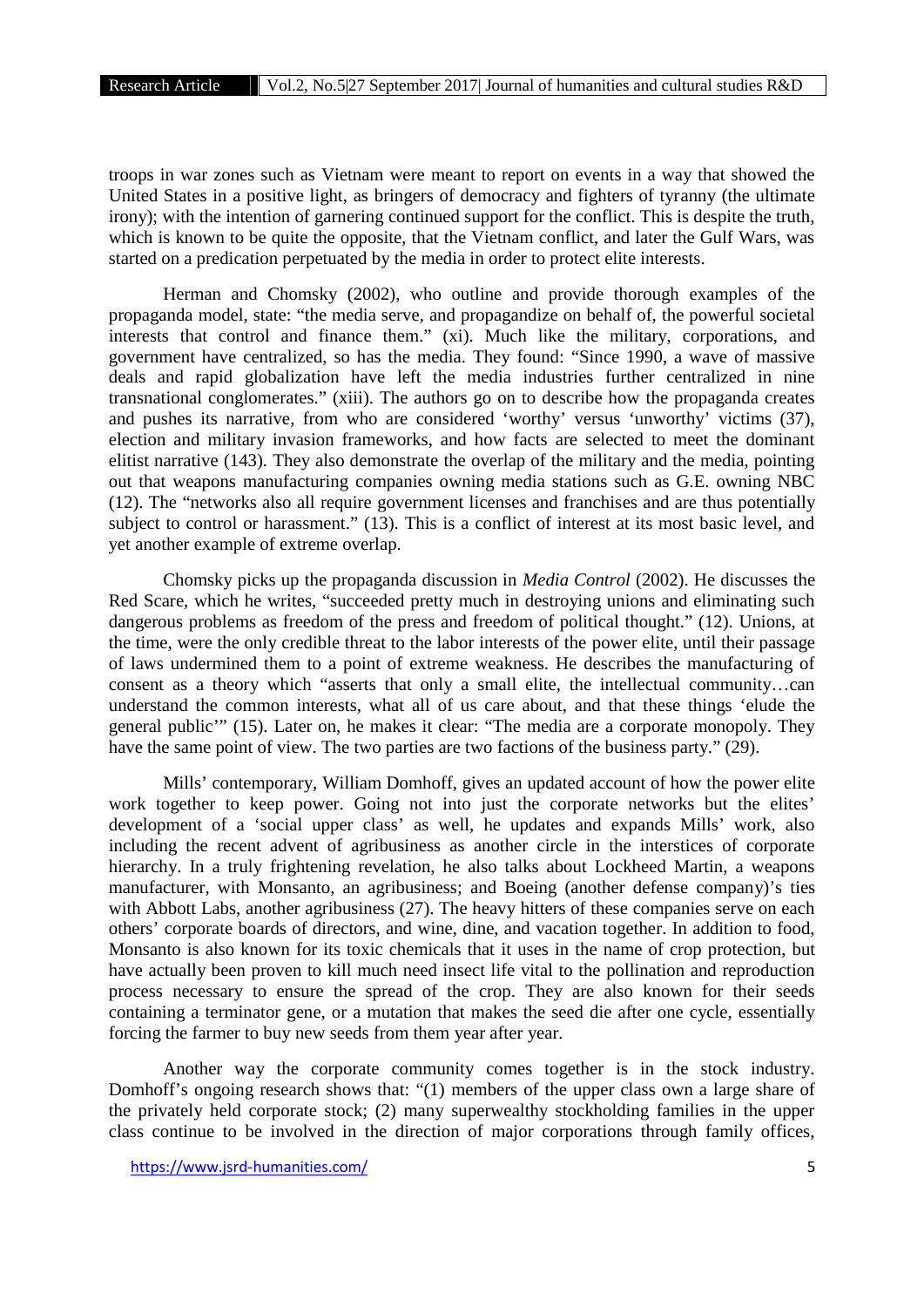various types of investment partnerships, and holding companies…" (42). Mills wrote that the point of view of status bases itself on family descent (50), so it would stand to reason that corporations and even governments would be run by families, both of which have been witnessed in modern society with the Bush dynasty (and possibly the Clinton one, depending on the outcome of the current election cycle), and with the passing down of family business from (usually) fathers to sons, in true patriarchal fashion.

Domhoff also discusses the convergence of economic interests and social cohesion in policy consensus (74). He outlines how the power elite fund think tanks that essentially spit out the desired research results their funders want. He describes the policy process as beginning "in corporate boardrooms, social clubs and informal discussions, where problems are identified as 'issues' to be solved by new policies. It ends in government, where policies are enacted and implemented." (76). If this is the case, then American democracy is truly a sham, and there is no point in following its hollow rules. Domhoff's research shows that this is most likely the case in his analysis of gerrymandering and voter suppression (134). The use of redistricting along with disenfranchisement and a forced two-party system ensures that the voting numbers are more balanced in their favor. This culminates in what Domhoff calls a "class-domination theory of power" that is based in the distributive power of the dominant class to use its "structural power" to maintain its order (192). In other words, they use their resources and influence to maintain the status quo because they can. They will employ every tool in their arsenal in the face of dissenting public opinion, including using the government's capability to spy on its citizens (131), as well as its foundational go-to, violence.

"The indiscriminate and widespread use of force against the civilian population has been called genocidal" (56), writes Hank Johnston (2012). In his analysis of State response to opposition from its citizens, he writes of a mobilization-repression nexus. It is essentially a cost/benefit analysis the powers that be use to decide when to take action (57). In what he calls a "hierarchy of oppressive administration" (57), elites use a combination of violence and surveillance to maintain social control on a worldwide scale. He outlines seven aspects of a "high-capacity authoritarian regimes (HCAs)" (60), including *Centralization of governance, Media control, Highly developed social control apparatus, Absence of citizen protections,* and *Clientalism* (60-61). The clientalism is evidenced in the aforementioned descriptions of elite social networks and pooling of resources both economic and socially to create their own class for both; and how the perpetuation of the public image has been discussed as well. The methods of social control will be discussed later on. Now, let's take a look at examples of the absence of citizen protections.

## *Surveillance and Confinement: Big Brother is Watching*

In their article on sousveillance (watching from below) and direct action/protest against surveillance, Elizabeth Bradshaw (2013) analyzes how surveillance works in coordination with law enforcement to quell dissent and maintain the status quo in the face of social justice movements. Both she and Greenwald (2014) discuss the real life actuality of Bentham's panopticon and Foucault's ideas on disciplinary surveillance. Both are meant to "encourage self monitoring" (451). Bradshaw also notes the recent research on participatory, or "'lateral surveillance' where ordinary citizens monitor each other" (451). This encouraged 'inclusion' of the public to say something if they see something normalizes the loss of privacy and the government gaze under the guise of a "transparent society."

https://www.jsrd-humanities.com/ 6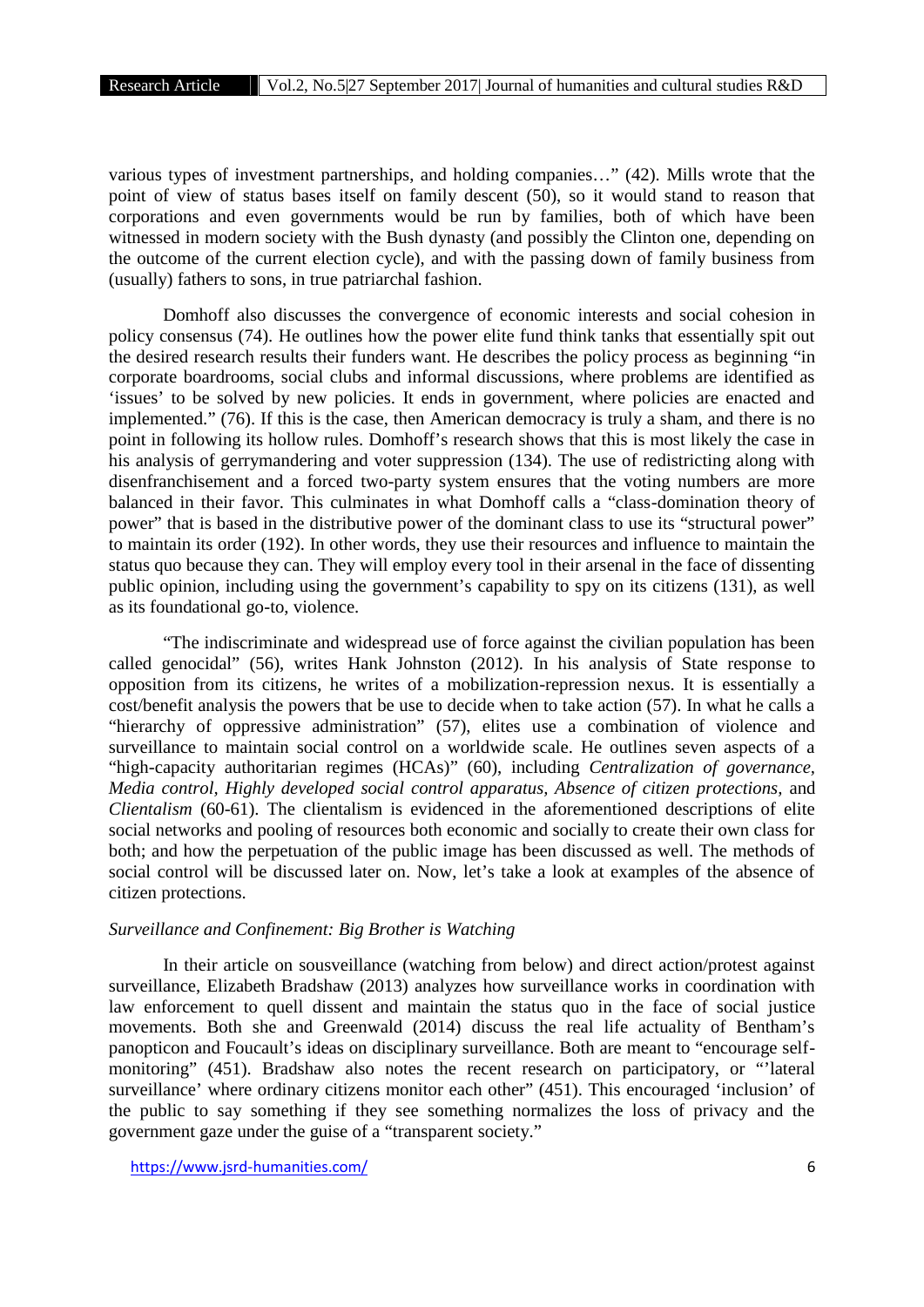In her description of various methods used by activists to use the law enforcement's surveillance methods against them, Bradshaw outlines how the government's response increased in severity when attempting to thwart protest efforts. Noting "the potential for these devices to incite true revolutionary change when they remain under the control of state and corporate authorities" (459), she describes police monitoring of social media outlets used by activists to plan actions (456), including the cooperation of Twitter by shutting down the lines of communication used on its feed. There are also several instances of authorities grabbing and smashing cameras and phones in an effort to destroy footage that would hold them accountable for their actions (457), as well as arrests of journalists for recording these events (458).

The extent to which all Americans, not just activists, are being watched has been made frighteningly clear with the recent revelations of Edward Snowden, a privacy advocate and surveillance whistleblower. The documents he shares and their implications for the American (and also world) citizenry are outlined by Glenn Greenwald in his aforementioned 2014 work. What Snowden gave Greenwald reinforced all the speeches he has given "about how surveillance changes human behavior, highlighting studies showing that people who know they are being watched are more confined, more cautious about what they say, less free" (38). The documents showed how the National Security Administration (NSA) lied to Congress about its activities regarding the mass spying on citizens, and ordered phone and social media companies to turn over communication records. Snowden also confirms "the US government has the capability to remotely activate cell phones and covert them into listening devices" (37). It is essentially gathered that the purpose of the NSA is to wantonly spy on everyone in the world, even its own people and supposed 'allies', in order to maintain social control. Greenwald's publication of the leaked documents reinforces the ongoing theme that "Governments around the world have made vigorous attempts to train citizens to disdain their own privacy  $(170)$ ..."Mass surveillance by the state is therefore inherently oppressive  $(174)$ ."

Greenwald discusses Occupy Wall Street in his example of where surveillance meets state violence. In an effort to "fortify their control…The response to the Occupy movement was to crush it with force…The para-militarization of domestic police forces was on full display in American cities…" (176). The Occupiers learned that "Merely organizing movements of dissent becomes difficult when the government is watching everything people are doing" (177). Greenwald writes of the state's recognition of the power of internalized watching that mass surveillance brings. Echoing Foucault's research, he states: "every oppressive state views mass surveillance as one of its most critical instruments of control" (176). Foucault wrote of this in his development of theories of confinement, something the elites use when other methods fail. Some people, as Snowden demonstrates, are not willing to give up on ideas or freedom. As a result of his stand for transparency, he is currently wanted by the American government for charges under its Espionage Act. Snowden is forced to live in exile for his heroic deed, another form of confinement.

Before writing of this in *Discipline and Punish* (1977), Foucault chronicled the rise of the use of confinement as a means of social control in *Madness and Civilization* (1965). He writes of the importance of social exclusion as a form of social control for both the individual being explicitly controlled, as well as the rest of society in the form of a warning (6-7). Discussing the rise of 'mad houses' as one of the most early forms of confinement for the socially undesirable, he believed that madness was the truth of the absurd, that those who were considered mad were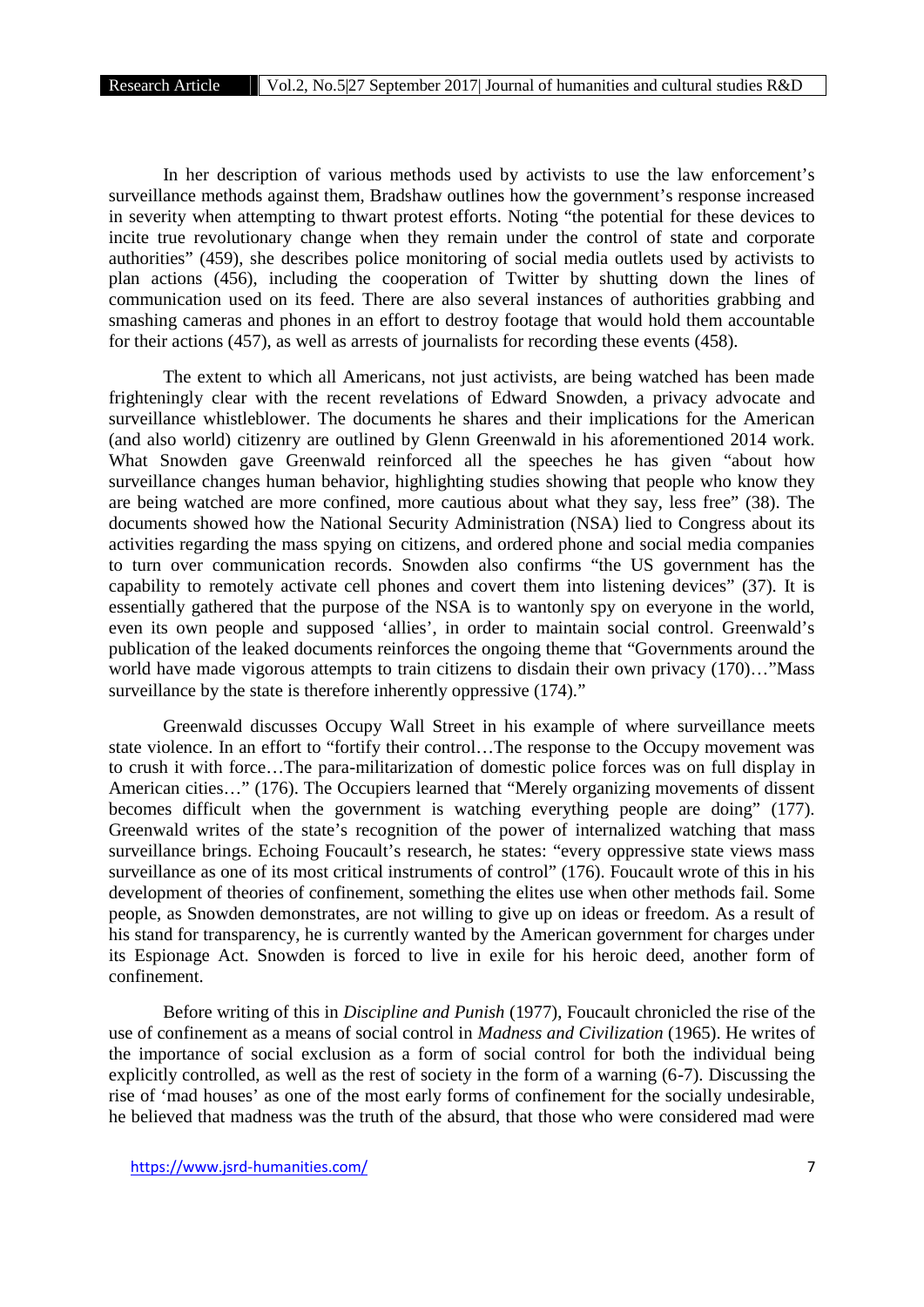those who saw through the societal construct of it all. He stated: "madness is the punishment of a disorderly and useless science. If madness is the truth of knowledge, it is because knowledge is absurd" (25). The powers that be forced mad houses in every jurisdiction by the seventeenth century (44), and hospitals, prisons and jails later became the chief centers of confinement (45). The use of confinement also eliminated other socially undesirable effects of capitalism, such as unemployment (54), masking poverty and suppressing a population (232).

Foucault develops his analysis of the social function and consequences of punishment in *Discipline and Punish*. He believed the privatization of punishment created a "double system of protection that justice has set up between itself and the punishment it imposes" (10). It uses secrecy shrouded in complex law to preserve its set up, and those who are allowed to commit crime have the privilege of being "really great" (69), making the application of law "inconsistent" (78). He details the parallel of the rise in laws creating crime and punishment with the rising desire of the bourgeoisie to protect their property rights (84), also leading to the formation of early law enforcement (85). Once confined, individuals are subject to around-the clock surveillance, internalizing the gaze and normalizing the idea that this is necessary. As Foucault's and others' research shows, detention does nothing but cause recidivism (265), due largely to "The conditions to which the free inmates are subjected" (267), including housing and employment discrimination.

Inmates are perhaps one of the most isolated groups from society. Becky Pettit (2012) writes: "Inmates are a social group isolated socially, physically, and statistically from much of society" (2). She echoes Foucault's assertions of control through surveillance (43) and incarcerations as a means of disguising negative social effects of policy (47). She writes how this creates the illusion of a "natural incarceration rate" (10), normalizing confinement. She observes that "race and class inequality in incarceration is at historic highs" (11), and draws parallels in the current legal system to post slavery Jim Crow laws (14), something Michelle Alexander discusses in great detail in her 2012 work, *The New Jim Crow*.

Observing that: "Today it is perfectly legal to discriminate in nearly all the ways that it was once legal to discriminate against African Americans" (2), and "the American penal system has emerged as a system of social control unparalleled in world history" (8). Alexander discusses the recent imperialist concept of racism and its relation to the rise in incarceration rates. Both she and Pettit note that a majority of inmates are People of Color, essentially reclassifying slavery by another name. The elites' bribing of the white poor into the gradual delusion that they had more in common than the poor whites did with the black slaves and allowing the poor white to police slaves drove an eventual wedge between them, solidifying race as a hierarchical social construct (25). This history is important in recognizing the pattern being perpetuated in the so-called justice system today. Alexander credits the invention of the War on Drugs and its acceptance by white voters as the tipping point for the system to find legal loopholes for incarcerating anyone it saw as undesirable (54). The reason for this is: "Convictions for drug offenses are the single most cause of the explosion of incarceration rates in the United States" (60). Alexander's research shows that these drug laws disproportionately affect poor communities; particularly communities of color, which are more likely to be heavily policed and the people subject to "stop-and-frisk" laws (70).Police are also most likely to raid houses in "the 'hood" (124). She finds that: "Racial bias is most acute at the point of entry into the system for two reasons: discretion and authorization" (123). These also happen to be the two areas with the least amount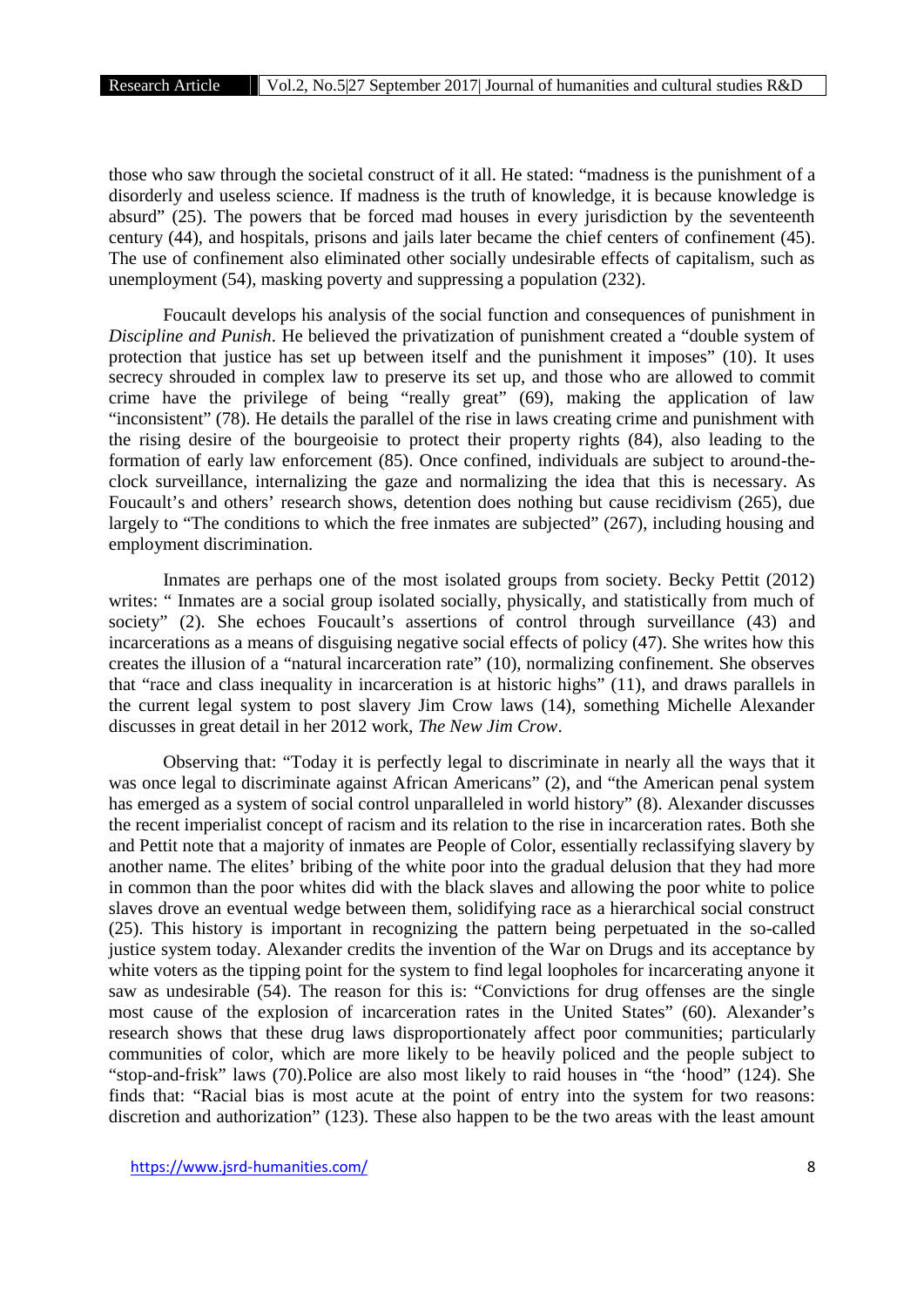of transparency, accountability, or oversight. Once one is released from incarceration, Foucault's "conditions to which the free inmates are subjected" become a reality. The inability to have rights such as voting, and basic necessities such as food assistance and shelter denied because of 'felon status' because of a drug charge and the inability to get employment to change the situation all but guarantees a return trip (94). This perpetuates the idea of the African American 'second-class citizen' by using the law as justification for denying one their freedom.

The idea of racism still being used as a tool of the elites to reinforce power is something that some find difficult, considering the current President is African American, for the first time in history. Truth is, Alexander, Pettit, and Delgado and Stefanic (2012) all cite Obama's election as a figurehead for the myth of a post-racial society. Genova (2015) details this use as a reinforcement of American exceptionalism and imperialism, using it to create a Global Security State, it creates "new formations of 'race' at the distinct intersection of American exceptionalism and an imperial multiculturalism enacted and embodied through the Obama presidency" (616). Obama has used this ideal in his use of "preventative detention" (619) and to perpetuate a worldwide security state in a sort of "anti-colonial imperialism" (620).

Obama's election was also used by John McCain, who "deployed the Obama election to silence any further expression of racial complaint or grievance and to suppress anew any specifically racial objection to the claim that this is, indeed, 'the greatest nation on Earth'" (624). This is done in the grand scheme to minimize "the white supremacy that has shaped the United States" (624), perpetuating it as an "anomaly." Genova calls the United States "the ultimate simulacrum of global inclusiveness" (625) with the neoliberalist privatization of race (626). As Alexander's and Pettit's research and statistics show, the elites can try to hide it, but racism and internalization of norms are still primary tactics used to keep power.

#### *That's the Way We've Always Done It: Socialization and Internalization of Oppression*

As the perpetuation of racism showed itself to be recast rather than eradicated, a group of legal scholars came together to challenge the construct. The result is Critical Race Theory (Crenshaw et. al., 1995), which "challenges the ways in which race and racial power are constructed and represented in American legal culture, and more generally, in American society as a whole" (xiii). It also stems from " …a deep dissatisfaction with traditional civil rights discourse" (xiv). Like Genova, the authors note a need for colorblind policies in government in order to neutralize their perceived threat of civil rights (103). Being written by legal scholars, the work shows the extent to which even the Constitution is not color blind. It is something that is not often discussed, as "explicit race-consciousness has been considered taboo for at least fifteen years in mainstream American politics" (127).

The work of Delgado and Stefanic of the same name examines the implications of this in a cultural perspective. While describing the formation of the theory much the same way as the more legal oriented work does, this 2012 work explains what it means in everyday life. It also critically examines the civil rights movements, asserting: "civil rights gains for communities of color coincide with the dictates of white self-interest. Little happens out of altruism alone" (22), implying that the power elite still have control, that they are only giving the illusion of freedom because it suits them to do so. The power elite, being white and creating the stage, have thereby commodified race, creating a system of privileges based on this construct. Both editions of *Critical Race Theory* discuss white privilege, whiteness as property, and 'passing' as white

https://www.jsrd-humanities.com/ 9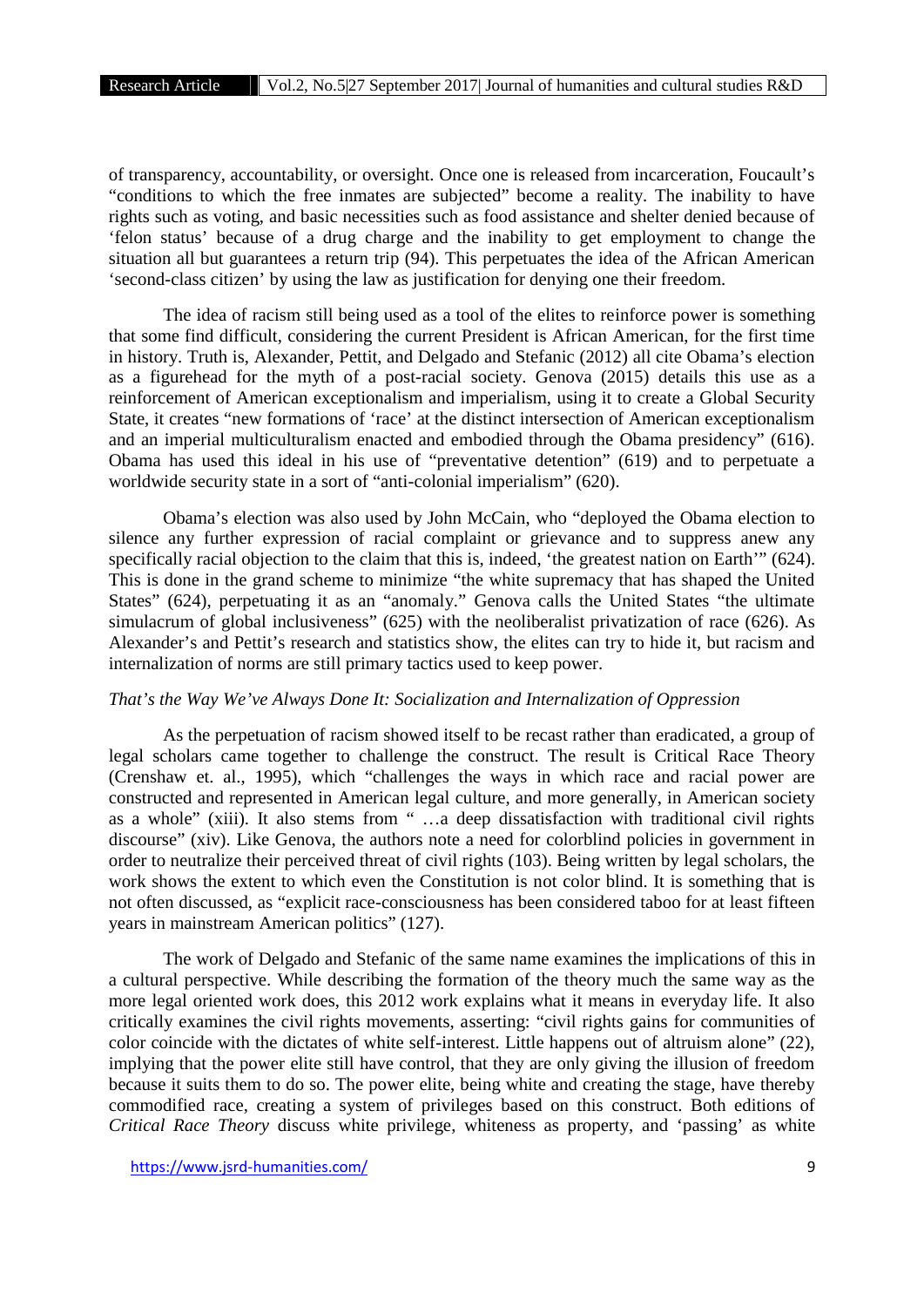(1995, 276) (2012, 83). The 2012 edition describes the process of the normalization of whiteness, how "everything is defined in relation or opposition to whiteness" (84), and how "The legal definition of whiteness" (85) affects even immigration law. Whiteness is "shifting and malleable" (87), and comes with privileges, or benefits as a result.

The subject of white privilege is further analyzed in a work of the same name (ed. Rothenberg, 2008). Iterating that whiteness is "placed as the norm, the ordinary, the standard" (Dyer in Rothenberg, 11), it takes a critical look at the construct from the perspective of privilege. "For those in power in the West, as long as whiteness is felt to be the human condition, then it alone both defines normality and fully inhabits it" (12). As long as white people do not recognize their privilege, they will continue to believe that they "think, feel, act like and for all people" (12). In fact, "race itself would be meaningless if it were not a fault line along which power, prestige, and respect are distributed" (Dalton in Rothenberg, 16). hooks, who also has an article in this work, states: "Systems of domination, imperialism, colonialism, and racism actively coerce black folks to internalize negative perceptions of blackness, to be self-hating" (19). Race theory was used "to explain and justify the expansion and colonizing by white peoples…and the continuing domination of nonwhite peoples" (30). There was a "move from racial classification to racialization" (31) as property became an increasing priority to the powers that be. This prioritization has been pointed out elsewhere in this writing as the source of capitalism, patriarchy, and thus, the division of labor and race in the interest of the power elite.

Peggy McIntosh's seminal article on white privilege is included in *White Privilege*. In her analysis of privilege and its inner workings, she notes: "I think whites are carefully taught not to recognize white privilege, as males are taught not to recognize male privilege" (123). Due to the subtle and insidious nature of indoctrination of privilege over time, "much of [their] oppressiveness was unconscious" (124). Her infamous checklist of the privileges white people experience purely by virtue of their skin follows this assertion. Her research led to the observation that: "Whiteness protected me from many kinds of hostility, distress, and violence, which I was being subtly trained to visit in turn upon people of color...Such privilege simply *confers dominance* because of one's race or sex" (126). IN regards to her privilege checklist, she gravelly opines: "If these things are true, this is not such a free country, one's life is not what one makes it; many doors open for certain people for no virtues of their own" (125).

An example of this is Douthat's firsthand account of his Harvard experience in *Privilege: Harvard and the Education of the Ruling Class* (2005). Writing "that Harvard is a terrible mess of a place—an incubator for an American ruling class that is smug, stratified, self-congratulatory, and intellectually adrift" (4). His experience was quite contrary to what he expected during his undergraduate career there, stating "what Harvard taught me was not what I thought I had gone there to learn" (8). Observing the behavior of his classmates and professors on campus in regards to grading, socializing, and the illusion of campus diversity and affirmative action (21), Douthat learned a firsthand lesson in white privilege. He also tells of the illusion of housing randomization in the name of diversity, which actually reinforced segregation of students on campus (23), and professors caving under pressure to inflate students' grades in order to keep their jobs (113). He describes the power and allure of this privilege and the effect it has on perpetuating the ruling class. The last thing anyone wants, he says, is to be "expelled from the paradise of the American overclass" (107).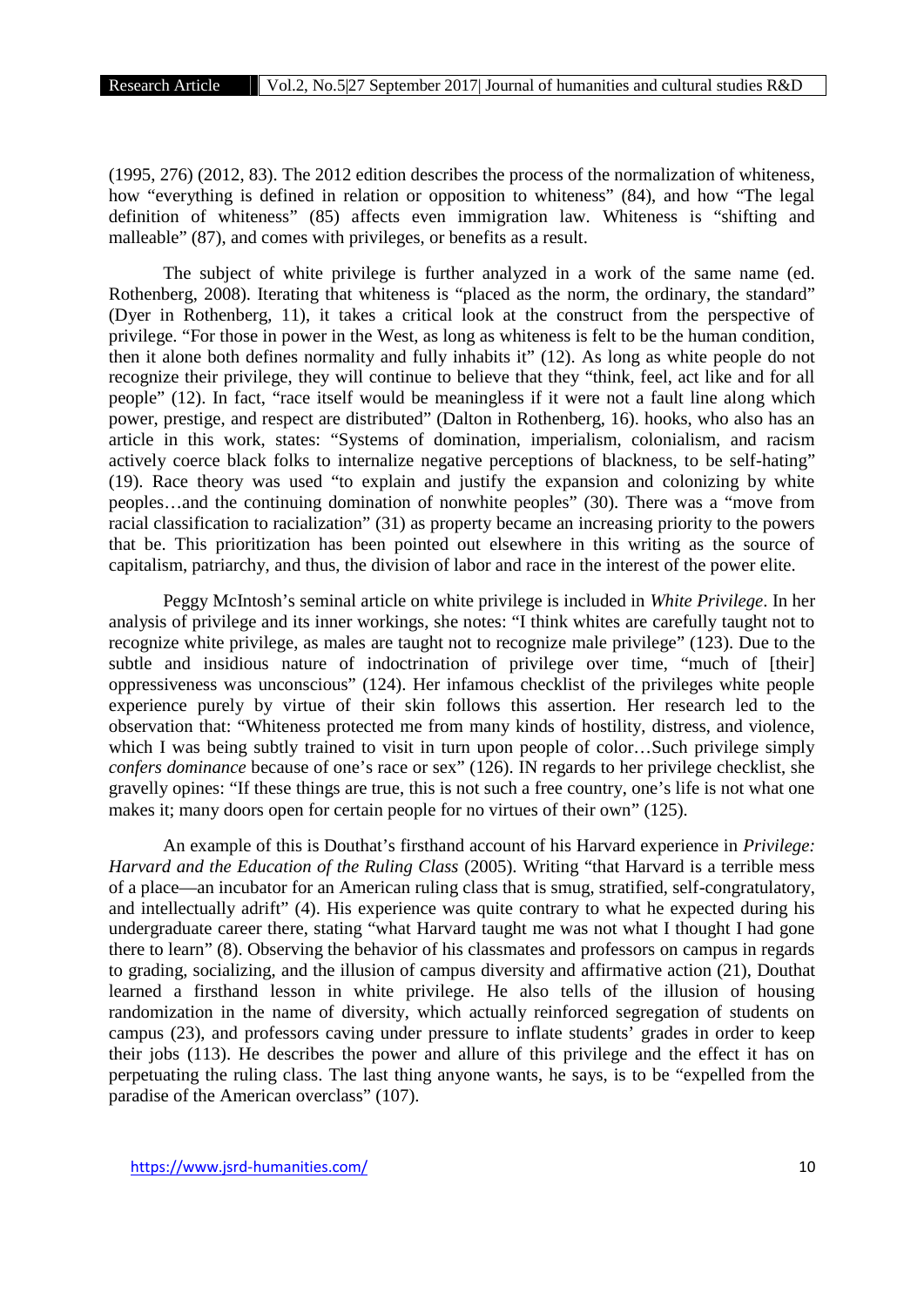Foucault, in his *History of Sexuality, Vol. 1* (1978), tells of the pathologization of sex and sexuality of the eighteenth century that was used to "justify the racisms of the state, which at the time were on the horizon. It grounded them in 'truth.'" (54). He notes that this repression of sexuality "has indeed been the fundamental link between power, knowledge, and sexuality since the classical age…after…one adjusts it to coincide with the development of capitalism: it becomes an integral part of the bourgeois order" (5). By transforming "the sexual conduct of couples into a concerted economic and political behavior," (26), sexuality becomes constituted through law (113), and reproducing bodies become "legitimate couples…tended to function as a norm" (38) of social control. The motivations behind this are: "to ensure population, to reproduce labor capacity, to perpetuate the form of social relations: in short, to constitute a sexuality that is economically useful and politically conservative" (36-37). The pathologization it has created is under the guise of morality. As a result of this process, "sex, the revelation of truth, the overturning of global laws…are linked together" (7).

All of these methods are used to reinforce social order and reinforce the "perceptions of the ruled," Gibson writes (2014, 283). Since this "social order is premised on a lie or secret" (283), what he terms a sociology of deception (283), or the elaborate system used to uphold the construct, are "inherently fragile" (284). Using Madoff's ponzi scheme and the unwillingness of those who had an inkling of what was going on but didn't say anything as his example, Gibson analyzes the "self-deception" that occurs "on a mass scale" (293) and the interdisciplinary factors that contribute to the sociology and secrecy of deception (294). He ties this blindness or unwillingness to several "barriers to leakage" (300), including barriers to knowing, asking, telling, perceiving, believing, and acting. By using concepts as plausible deniability, not asking the 'right' questions or ignoring red flags, immoral and illegal behavior is perpetuated in order to maintain the status quo. By allowing ourselves to see what we want to see, our minds are shut out to the possibility, and as a result, we are not morally obligated to act on any wrongdoing. As Gibson notes, "it is one thing to know the truth and something else to act on it" (299).

### *Conclusion*

So, what can be taken from all of this? The short answer is that the patriarchy is a cleverly and insidiously constructed house of cards held carefully together by the few who control the resources. Mills stated: "All politics is a struggle for power; the ultimate kind of power is violence." (171). This constant violence, as the research has shown, is not in fact normal or healthy, nor our natural inclination as human individuals. Foucault observed that this type of power practice takes time and infinite patience (158). Human's natural inclination is toward freedom, and the power elites know this. Every time there is an uprising or mass expression of protest or true democracy, it is shut down immediately. As bell hooks says, "…while humans may have needed to create external power to keep the species alive at one time, this is no longer the case…the pursuit of external power only leads to violence and destruction. It is an evolutionary modality that no longer works." (116). As was observed in the companion paper to this piece: "The simultaneous organization and malleability of anarchism is part of what makes it theoretically and historically successful when left uninterrupted or co-opted by the State, as evidenced by the success of Occupy getting its needs met autonomously, as well as the Zapatistas in Oaxaca."<sup>5</sup> The paper also discusses the media blackout and increase in police brutality during Occupy, two tactics of the power elite described in this piece. Occupy Wall Street was a manifestation of the grievances of a nation that was tired of being the target of this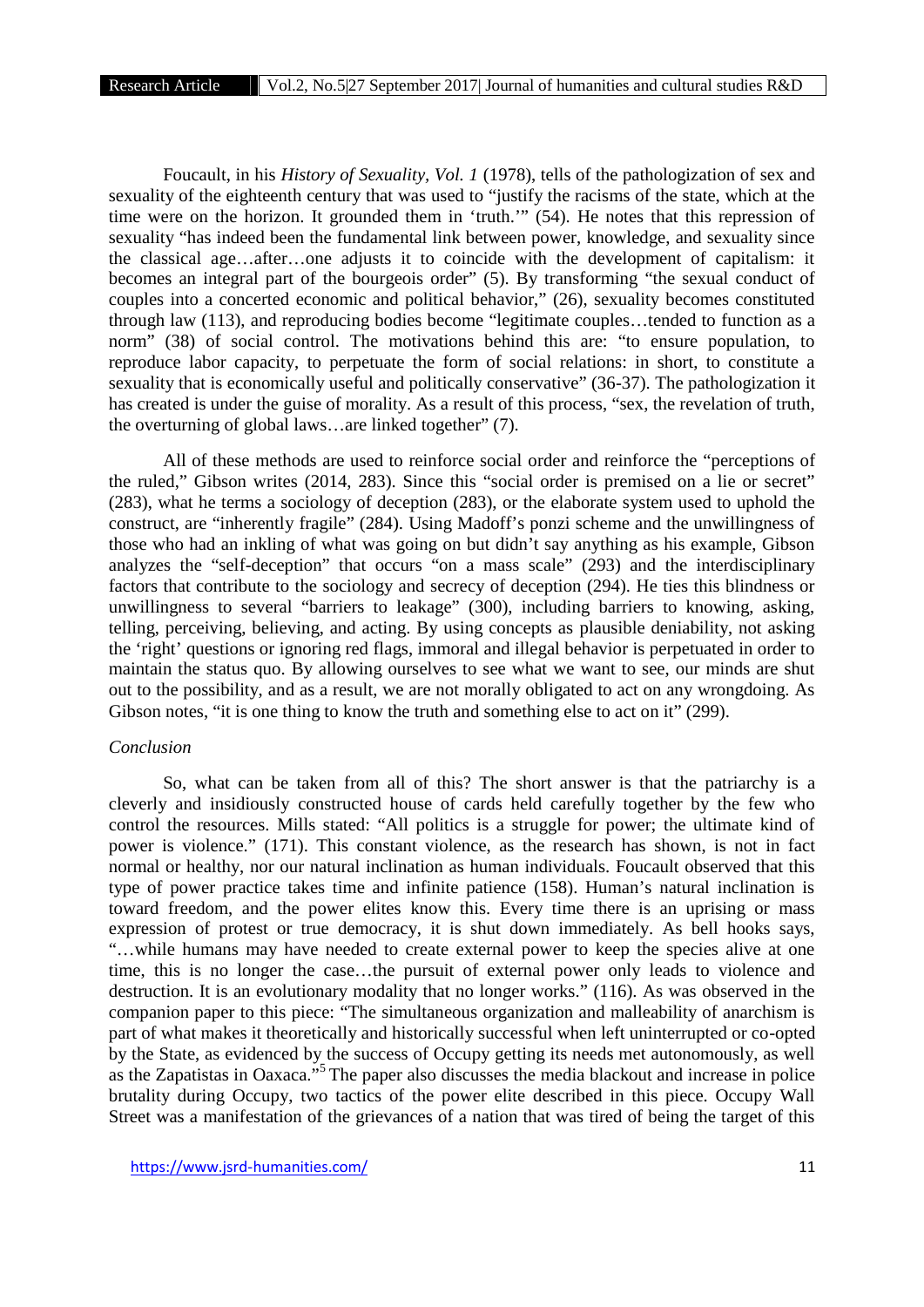manipulative construct, and as their slogan goes, the 99% greatly outweigh the 1%. With all the fear-based law and networks created to protect their fragile regime, it can be hard to know where to begin to break through. For those who have been subject to this oppression for most or all of their lives, it can be difficult to manifest a desire to challenge the construct. To both of these, some insight can be offered.

Johnston's analysis of the mobilization-repression nexus also analyzes the weaknesses in its framework. In analyzing the elite methods "both hierarchically at different levels and laterally…where elite interests frequently diverge…Intersections and gaps on both axes can create lapse in social control and openings for the opposition." (57). Relying on the "wellsprings of freedom and creativity that sometimes exist in modern authoritarian states" (57), the second half of his article analyzes how the HCA framework can be manipulated, and offers thirteen propositions to combat the framework. As any true change begins, those on the lowest level are the most susceptible. He writes: "At lower levels, the majority of the police and security forces are made up of common workers, who, in the weak and uneven economies of these authoritarian regimes, are happy to have a regular job…As division appears within the ranks of the police and security forces, on-the-ground tactical assessments of advantage often appear to favor the protestors by virtue of their sheer numbers. When this occurs, regime change is not far behind." (71). In short, the people, when united, can never be defeated. This is the short work; the long work is in the uniting.

Consensus in research shows a need for a race-based solution. Alexander writes, "The prevailing caste system cannot be dismantled with a purely race-neutral approach" (239)…Furthermore, if meaningful progress is to be made, whites must give up their racial bribes, too, and be willing to sacrifice their racial privilege (257)." This belief is echoed in Rothenberg's work, stating: "the challenge for those of us who are white is to find ways that use privilege to combat racism and the system of privilege as a whole" (5). A belief held by some Critical Race theorists holds that "minorities of color should not try to fit into a flawed economic and political system but transform it" (68). Breaking "the silence is a survival issue" (Tatum in Rothenberg, 150), and "Whites must exert a special effort to become deeply aware of their own and others' racism" (Feagin & Vera in Rothenberg, 154). *Critical Race Theory* (1995) states: "Exposing the centrality of race-consciousness is crucial to identifying and delegitimating beliefs that present hierarchy as inevitable and fair" (112). As hooks, Foucault, and Crenshaw note, patriarchal violence is also gendered. If the power elite are using an intersectional approach to their patriarchy, we, in turn, must use an intersectional feminist approach to truly have a chance at changing things.

hooks writes: "Only a revolution of values in our nation will end male violence, and that revolution will necessarily be based on a love ethic" (11). This is our first line of resistance against the "tyranny of the unfamiliar" (15). In addition: "Feminism as a movement to end sexist domination and oppression offers us all the way out of patriarchal culture" (122). It is necessary to "highlight the role women play in perpetuating and sustaining patriarchal culture…Dismantling and changing patriarchal culture is work that men and women must do together" (24).

It is important to recognize that this feminism must be intersectional. The 1995 edition of *Critical Race Theory* contains Kimberleé Williams Crenshaw's groundbreaking article on the topic. When oppressions are gendered and racialized, it is important to be aware of how the

https://www.jsrd-humanities.com/ 12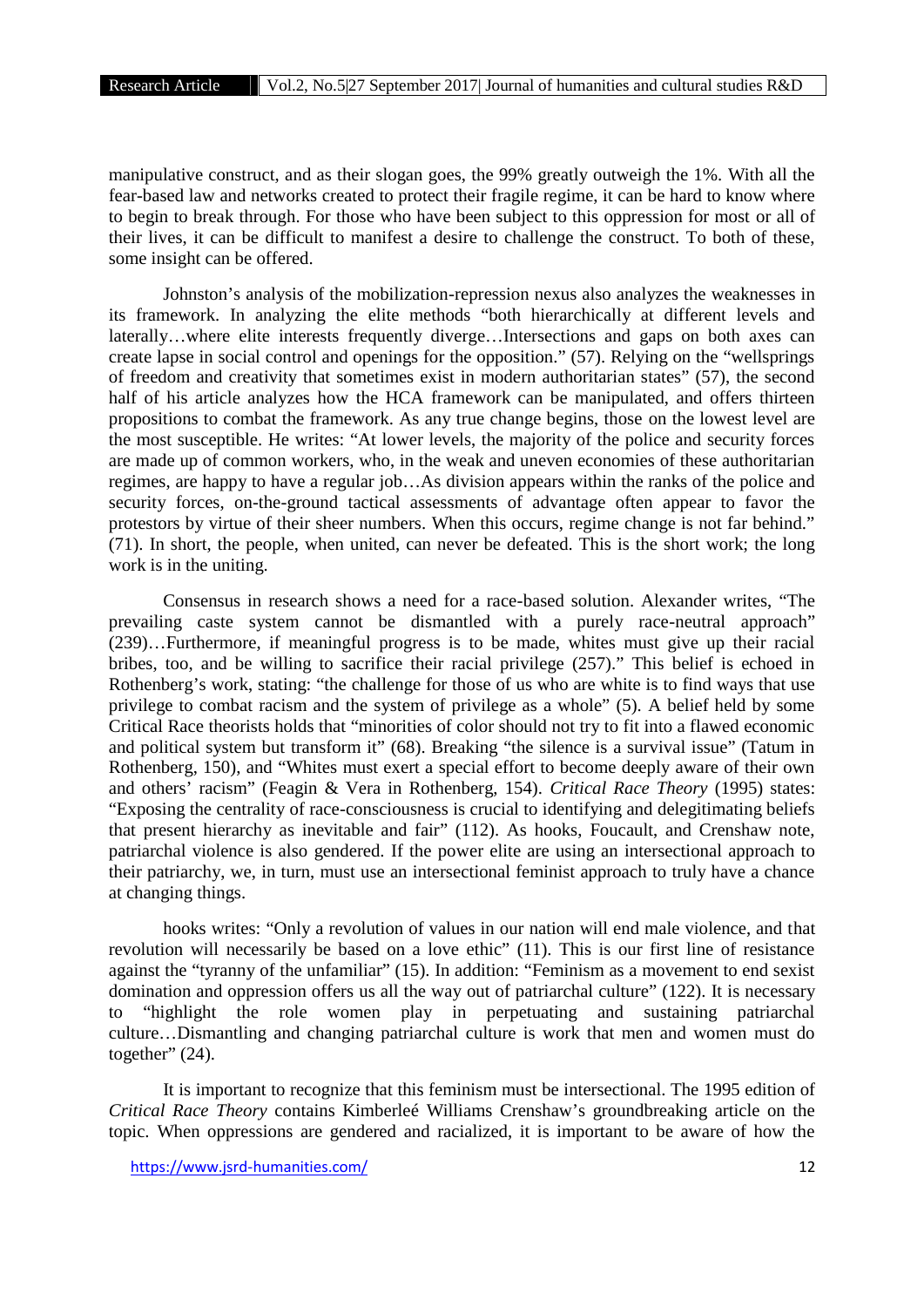"intersection of racism and sexism factors into black women's lives in ways that cannot be captured wholly by looking separately at the race or gender dimensions of those experiences" (358). Crenshaw goes on to explain how these and other matrices of oppression, such as class and language barriers affect one's daily interactions and shape their life experience through a lens of simultaneous privileges and oppressions. It is the key to understanding and undoing the full effect of the indoctrination of a patriarchal society.

This, of course, will not be easy. hooks notes: "One of the ways patriarchal white males used mass media to wage the war against feminism was to consistently portray the violent woman-hating man as aberrant and normal" (130). Ideally, by having pointed out the methods in which this is falsely constructed and perpetuated, it will now be easier going forward for those who desire so to be able to challenge the system in a permanent and equitable way. It is the only way to undo the decades of social control and internalization of subjugation that has occurred on a massive scale.Those who see through the construct must act now to dismantle it while building up others and showing them how to do so as well. The future of humanity depends on it.

Notes:

- 1. Romanelli, Jen. "Whose Streets?!? Our Streets! Anarchist Theory and Practice and Its Manifestations in the Occupy Wall Street Movement." (final paper, Sociology of Freedom, 2016), 6.
- 2. *Ibid.,* 3.
- 3. *Ibid.,* 19.
- 4. *Ibid.,* 21-22.
- 5. *Ibid.,* 8.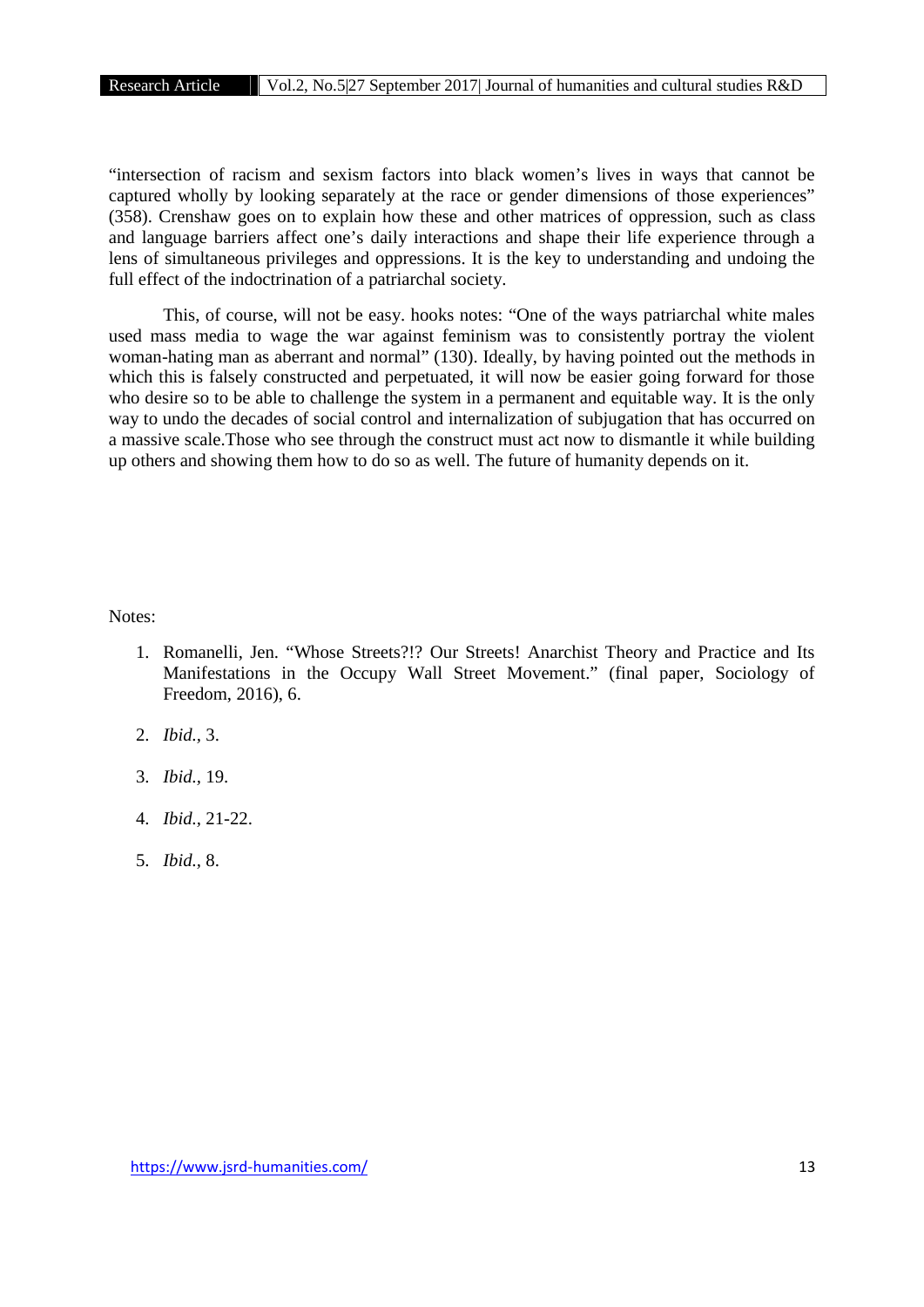### *Bibliography*

- 1. Alexander, Michelle. *The New Jim Crow: Mass Incarceration in the Age of Colorblindness.* New York: The New Press, 2010.
- 2. Bradshaw, Elizabeth A. "This is What a Police State Looks Like: Sousveillance, Direct Action, and the Anti-corporate Globalization Movement." *Critical Criminology* 21 (2013): 447- 461.
- 3. Chomsky, Noam. *Media Control: The Spectacular Achievements of Propaganda.* New York: Seven Stories Press, 2002.
- 4. Crenshaw, Kimberle, et al. *Critical Race Theory: The Key Writings that formed the Movement.* New York: The New Press, 1996.
- 5. De Genova, Nicholas. "Antiterrorism, Race, and the New Frontier: American Exceptionalism, Imperial Multiculturalism, and the Global Security State." *Identities* 17, no. 6 (2010): 613-640.
- 6. Delgado, Richard & Stefancic, Jean. *Critical Race Theory: An Introduction.* New York: New York University Press, 2012.
- 7. Domhoff, G. William. *Who Rules America? The Triumph of the Corporate Rich.* New York: McGraw-Hill, 2013.
- 8. Douthat, Ross Gregory: *Privilege: Harvard and the Education of the Ruling Class*. New York: Hyperion, 2005.
- 9. Foucault, Michel. *Madness and Civilization: A History of Insanity in the Age of Reason.* New York: Random House, 1965.
- 10. ---. *Discipline and Punish: The Birth of the Prison.* New York: Random House, 1977.
- 11. ---. *The History of Sexuality, Volume 1: An Introduction.* New York: Random House, 1978.
- 12. Gibson, David R. "Enduring Illusions: The Social Organization of Secrecy and Deception." *Sociological Theory* 32, no. 4 (2014): 283-306.
- 13. Greenwald, Glenn. *No Place to Hide: Edward Snowden, the NSA, and the Surveillance State.* New York: Picador, 2014.
- 14. Halberstam, David. *The Powers That Be.* New York: Dell Publishing Co., 1979.
- 15. Herman, Edward S. & Chomsky, Noam. *Manufacturing Consent: The Political Economy of the Mass Media.* New York: Pantheon Books, 2002.
- 16. hooks, bell. *The Will to Change: Men, Masculinity, and Love.* New York: Washington Square Press, 2004.